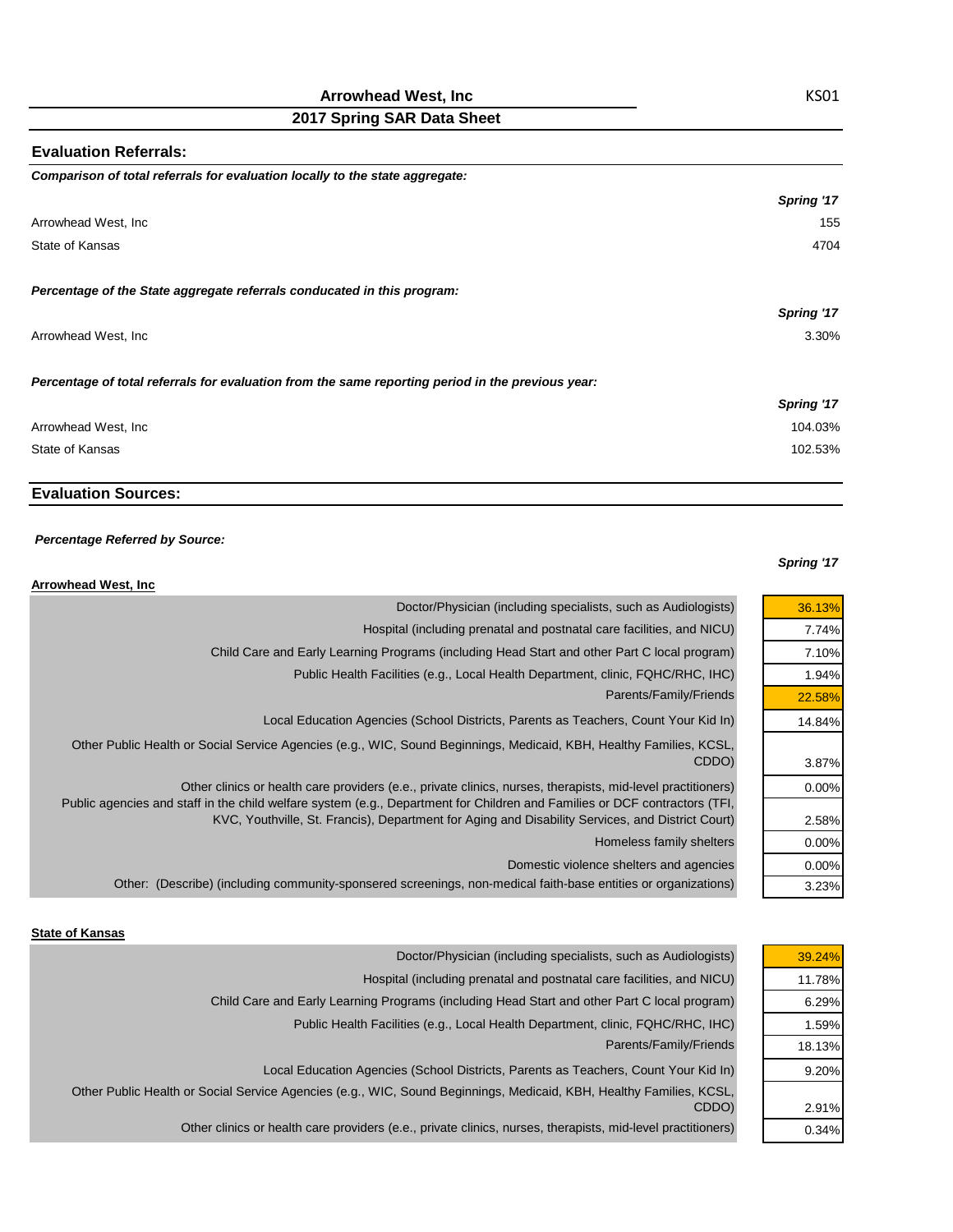| KVC, Youthville, St. Francis), Department for Aging and Disability Services, and District Court)               | 7.99%                          |
|----------------------------------------------------------------------------------------------------------------|--------------------------------|
| Homeless family shelters                                                                                       | 0.02%                          |
| Domestic violence shelters and agencies                                                                        | 0.00%                          |
| Other: (Describe) (including community-sponsered screenings, non-medical faith-base entities or organizations) | 2.49%                          |
| Total referred but not evaluated:                                                                              | Spring '17                     |
| Arrowhead West, Inc.<br>State of Kansas                                                                        | 31<br>1583                     |
| Percentage of referrals that were not evaluated:                                                               |                                |
| Arrowhead West, Inc.<br>State of Kansas                                                                        | Spring '17<br>20.00%<br>33.65% |
| Percentage of reasons for not completing evaluations:                                                          | Spring '17                     |
| Arrowhead West, Inc.                                                                                           |                                |
| <b>Family Declined</b>                                                                                         | 41.94%                         |
| Moved                                                                                                          | 6.45%                          |
| <b>Could Not</b><br>Locate Family                                                                              | 38.71%                         |
| In Process                                                                                                     | 12.90%                         |

**State of Kansas** 

| 24.64% | <b>Family Declined</b> |
|--------|------------------------|
| 3.60%  | Moved                  |
|        | Could Not              |
| 22.17% | Locate Family          |
| 49.59% | In Process             |
| 0.00%  | Other                  |
|        |                        |

Other 0.00%

**Timelines:**

#### *Percentage of referrals not meeting seven-day timeline:*

|                                                               | Spring '17 |
|---------------------------------------------------------------|------------|
| Arrowhead West, Inc.                                          | $0.00\%$   |
| State of Kansas                                               | $0.00\%$   |
| Percentage of IFSPs not developed within the 45-day timeline: |            |
|                                                               | Spring '17 |
| Arrowhead West, Inc.                                          | 1.33%      |
| State of Kansas                                               | 19.17%     |
|                                                               |            |
| Local Program Proportionate Size Comparison:                  |            |

#### *Six-Month Cumulative Count*

|                     | <b>Spring '17</b> |
|---------------------|-------------------|
| Arrowhead West, Inc | 225               |
| State of Kansas     | 7314              |